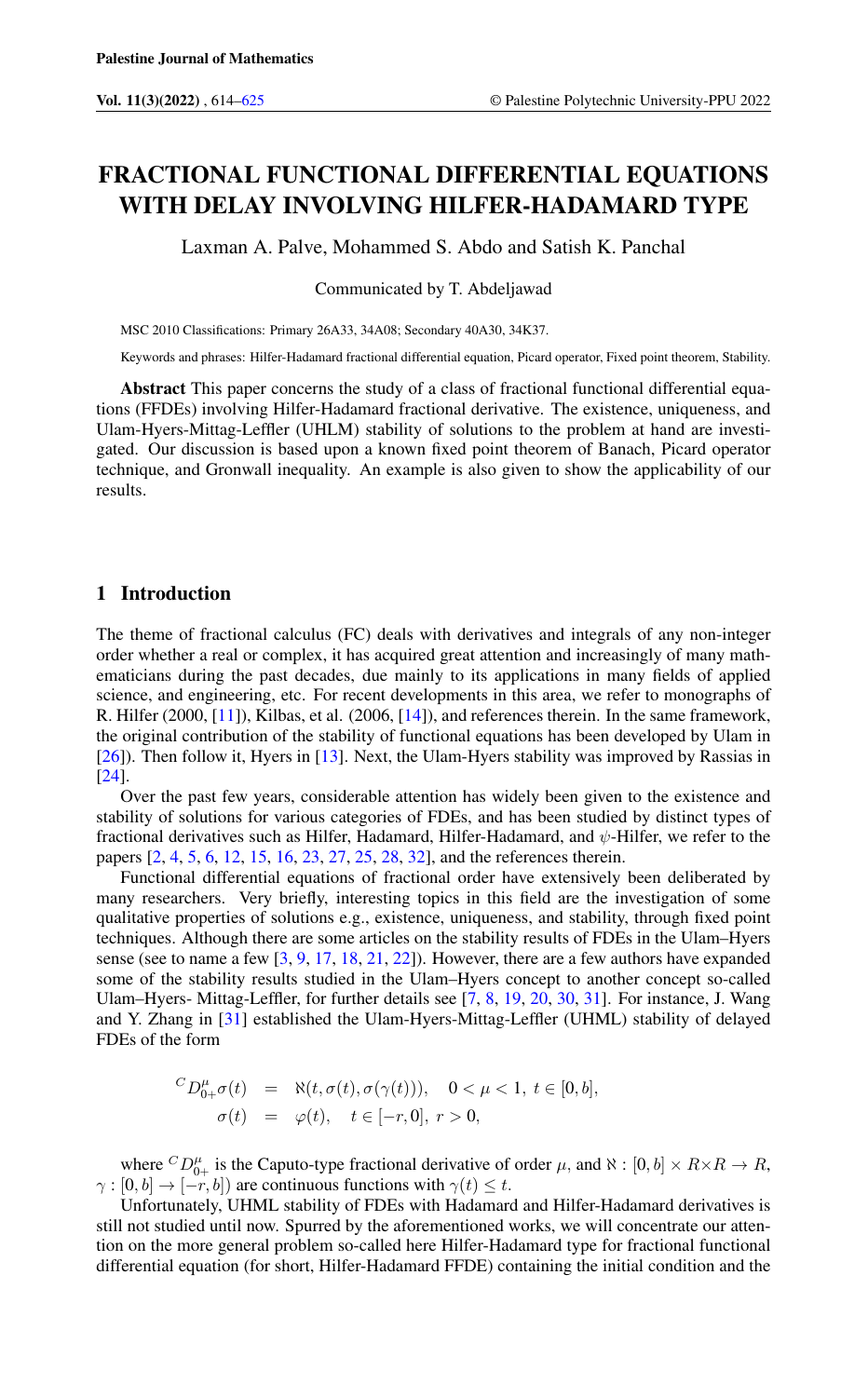initial functional:

<span id="page-1-0"></span>
$$
_H D_{1+}^{\mu,\nu} \sigma(t) = \aleph(t, \sigma(t), \sigma(\gamma(t))), \quad 0 < \mu < 1, \quad 0 \le \nu \le 1, \ t \in (1, e], \tag{1.1}
$$

$$
_{H}I_{1+}^{1-\rho}\sigma(1) = \sigma_{1}, \quad \mu \leq \rho = \mu + \nu(1-\mu), \tag{1.2}
$$

$$
\sigma(t) = \varphi(t), \ t \in [-r, 1], \ 0 < r < \infty,\tag{1.3}
$$

where  $_H D_{1+}^{\mu,\nu}$  is the fractional derivative of order  $\mu$  and parameter  $\nu$  in the Hilfer-Hadamard sense,  $_H I_{1+}^{1-\rho}$  is fractional integral of order  $1-\rho$  in the Hadamard sense,  $\aleph$  :  $(1, e] \times R^2 \rightarrow R$ ,  $\gamma$  :  $(1, e] \rightarrow [-r, e], \varphi$  :  $[-r, 1] \rightarrow R$  are continuous with  $\gamma(t) \leq t$ , and  $\sigma_1 \in R$ .

The focus of the paper is the generalization of some results on FFDEs that have been studied in the literature [\[20,](#page-11-14) [30,](#page-11-15) [31\]](#page-11-16), in this work, we obtain the existence, uniqueness and UHML stability of solutions for Hilfer-Hadamard FFDE  $(1.1)-(1.3)$  $(1.1)-(1.3)$  $(1.1)-(1.3)$ . Our discussion mainly depends on the famous fixed point theorem of Banach, the Picard operator technique, and the inequalities of Gronwall. The obtained results can be considered as a contribution to developing UHML stability results for FFDEs involving Hilfer- Hadamard fractional derivative. In this concept and as far as we know, it is the first work concerning FFDEs involving Hilfer-Hadamard fractional derivative.

Besides the aforementioned in the introduction section, the rest distribution of the work is as follows: In Sect. 2, we rendering some needful definitions and results which are applied throughout this work. Sect. 3 studies the existence, uniqueness and UHML stability of solutions to Hilfer-Hadamard FFDE  $(1.1)-(1.3)$  $(1.1)-(1.3)$  $(1.1)-(1.3)$ . In Sect. 4, we give an illustrating example of the applicability of the results obtained. The last Sect. includes the conclusion of the work.

### 2 Preliminaries

In this segment, we insert some notations and key findings concerning with Hilfer-Hadamard fractional derivative that assist in proving our theories for this work. Let us fix  $I = [1, e]$  and let  $C[I, R]$  is a Banach space endorsed with the norm  $\|\sigma\|_C = \sup\{|\sigma(t)|; t \in I\}, \sigma \in C[I, R]$ . Denote by  $L^1[I, R]$  be the space of Lebesgue integrable function  $\sigma$  on I, endowed with the norm  $\|\sigma\|_{L^1} = \int_I |\sigma(t)| dt < \infty$ . As usual,  $AC[I, R]$  is the space of functions from I into R which are absolutely continuous, and the spaces  $AC^{n}[I, R]$  and  $AC^{n}_{\varrho}[I, R]$  are defined by

$$
ACn[I, R] = \{ \sigma : I \to R : \sigma^{(n-1)}(t) \in AC[I, R] \};
$$
  

$$
ACn\varrho[I, R] = \{ \sigma : I \to R : \varrho^{(n-1)}\sigma(t) \in AC[I, R], \varrho = t\frac{d}{dt} \}.
$$

Further, let  $\rho \in (0,1]$  by  $C_{1-\rho,\log}[I,R]$  and  $C_{1-\rho,\log}^1[I,R]$  we denote the weighted spaces of continuous functions defined by

$$
C_{1-\rho,\log}[I,R] = \{ \sigma : (1,e] \to R : [\log(t)]^{1-\rho} \sigma(t) \in C[I,R] \},\text{ and}
$$
  

$$
C_{1-\rho,\log}^1[I,R] := \{ \sigma \in C[I,R] : \sigma^{(1)} \in C_{1-\rho,\log}[I,R] \}
$$

endowed with the norms

$$
\|\sigma\|_{C_{1-\rho,\log}} = \left\| [\log(t)]^{1-\rho} \sigma(t) \right\|_{C} = \max \{ \left| [\log(t)]^{1-\rho} \sigma(t) \right|; t \in I \}, \text{ and}
$$

$$
\|\sigma\|_{C_{1-\rho,\log}^{1}} = \|\sigma\|_{C} + \|\sigma^{(1)}\|_{C_{1-\rho,\log}},
$$

respectively. Decidedly,  $C_{1-\rho,\log}[I,R]$  and  $C_{1-\rho,\log}^1[I,R]$  are Banach spaces with the norms  $\|\cdot\|$  $||c_{1-\rho,\log}$ , and  $|| \cdot ||_{C^1_{1-\rho,\log}}$  respectively. Furthermore,  $C^0_{1-\rho,\log}[I,R] := C_{1-\rho,\log}[I,R]$ .

**Definition 2.1.** [\[1\]](#page-10-13) The left-sided Hadamard fractional integral of order  $\mu > 0$  for a function  $\sigma: I \to R$  is defined by

$$
H_{1+}^{\mu} \sigma(t) = \frac{1}{\Gamma(\mu)} \int_1^t (\log t - \log \tau)^{\mu-1} \sigma(\tau) \frac{d\tau}{\tau},
$$

on condition that  $_{H}I_{1+}^{\mu}(\cdot)$  exists, where  $\Gamma(\omega) = \int_{0}^{\infty} \tau^{\omega-1} e^{-\tau} d\tau$ ;  $\omega > 0$  is called the Gamma function, and  $log(\cdot) = log_e(\cdot)$ .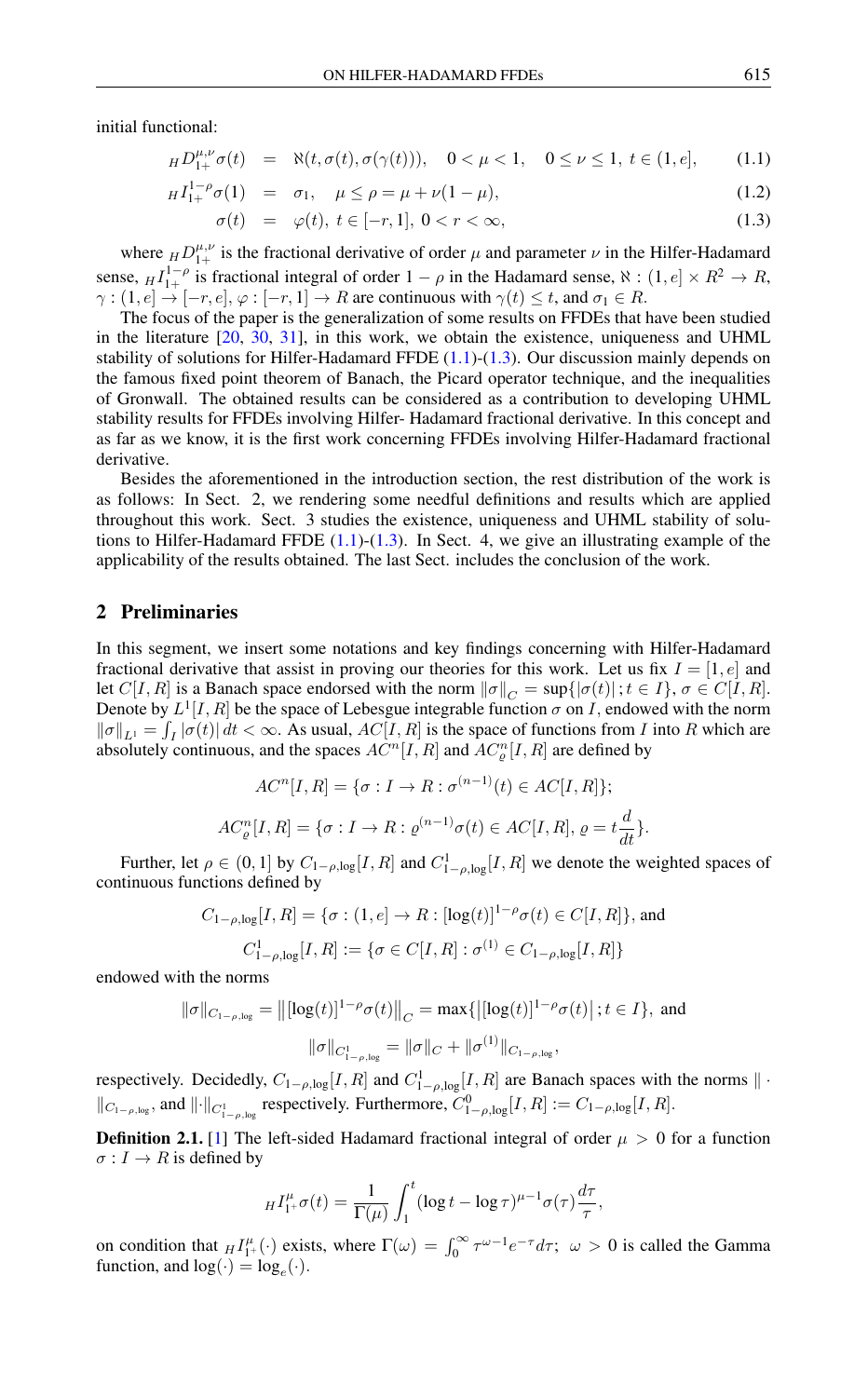**Definition 2.2.** [\[32\]](#page-11-8) Let  $n - 1 < \mu < n$  ( $n \in \mathbb{N}_0$ ) and  $\sigma : I \to R$ . The left-sided Hadamard fractional derivative of order  $\mu$  for a function  $\sigma: I \to R$  is defined by

$$
_HD_{1^+}^{\mu}\sigma(t)=\frac{\varrho^n}{\Gamma(n-\mu)}\int_1^t(\log t-\log\tau)^{n-\mu-1}\sigma(\tau)\frac{d\tau}{\tau},
$$

where  $\rho^n = \left(t \frac{d}{dt}\right)^n$  and  $n = [\mu] + 1$ , here  $[\mu]$  denotes the integer part of  $\mu$ .

**Definition 2.3.** [\[32\]](#page-11-8) Let  $n - 1 < \mu < n$  and  $\sigma \in AC_{\varrho}^{n}[I, R]$ . The left-sided Caputo-Hadamard fractional derivative of order  $\mu$  of  $\sigma$  is defined by

$$
_{CH}D_{1^{+}}^{\mu}\sigma(t) = H D_{1^{+}}^{\mu}\left(\sigma(t) - \sum_{k=0}^{n-1} \frac{\varrho^{k}\sigma(1)}{k!} (\log t - \log \tau)^{k}\right).
$$

Moreover, if  $\mu \notin \mathbb{N}_0$ , then  $_{CH}D_{1+}^{\mu}\sigma(t)$  can be represented by

$$
_{CH}D_{1+}^{\mu}\sigma(t)=\frac{1}{\Gamma(n-\mu)}\int_{1}^{t}(\log t-\log\tau)^{n-\mu-1}e^{n}\sigma(\tau)\frac{d\tau}{\tau},
$$

While if  $\mu \in \mathbb{N}$ , then we have  $_{CH}D_{1+}^{\mu}\sigma(t) = \varrho^{n}\sigma(t)$ .

**Definition 2.4.** [\[15\]](#page-11-2) Let  $n - 1 < \mu < n$ ,  $0 \le \nu \le 1$ , and  $\sigma \in AC^n[I, R]$ . The left-sided Hilfer-Hadamard fractional derivative of order  $\mu$  of a function  $\sigma$  is defined by

$$
{}_H D_{1^+}^{\mu,\nu} \sigma(t) = \left( {}_H I_{1^+}^{\nu(n-\mu)} \varrho^n \left( {}_H I_{1^+}^{(1-\nu)(n-\mu)} \sigma \right) \right)(t), \tag{2.1}
$$

One has

$$
H D_{1^+}^{\mu,\nu} \sigma(t) = \left( H_{1^+}^{(\nu(n-\mu)} (H D_{1^+}^{\rho} \sigma)) (t), \ \rho = \mu + n\nu - \mu\nu,
$$

$$
H D_{1^+}^\rho = \varrho^n \, H_{1^+}^{(1-\nu)(n-\mu)} = \varrho^n \, H_{1^+}^{n-\rho}.
$$

#### Remark 2.5.

wher

- (i) If  $\nu = 0$ , then Hilfer-Hadamard fractional derivative  $_H D_{1+}^{\mu,\nu}(\cdot)$  decay to Hadamard fractional derivative  $_HD_{1^+}^{\mu}(\cdot)$ .
- (ii) If  $\nu = 1$ , then Hilfer-Hadamard fractional derivative  $_H D_{1+}^{\mu,\nu}(\cdot)$  decay to Caputo–Hadamard fractional derivative  $_{CH}D_{1+}^{\mu}(\cdot)$ .
- (iii) In a special case, if  $0 < \mu < 1$  and  $0 \le \nu \le 1$ , then Hilfer-Hadamard fractional derivative  $HD^{\mu,\nu}_{1+}(\cdot)$  also can be rewritten as

$$
{}_H D_{1^+}^{\mu,\nu} = {}_H I_{1^+}^{\nu(1-\mu)} \varrho {}_H I_{1^+}^{(1-\nu)(1-\mu)} = {}_H I_{1^+}^{\nu(1-\mu)} ({}_H D_{1^+}^\rho), \ \ \rho = \mu + \nu - \mu \nu,
$$
  
we 
$$
{}_H D_{1^+}^\rho = \varrho \left( {}_H I_{1^+}^{(1-\nu)(1-\mu)} \right) = \varrho {}_H I_{1^+}^{1-\rho}.
$$

**Lemma 2.6.** *[\[15\]](#page-11-2) If*  $\mu > 0$ ,  $\nu > 0$ , *then we have* 

$$
\left[\n\prod_{H} I_{1^+}^{\mu} (\log \tau)^{\nu-1}\right](t) = \frac{\Gamma(\nu)}{\Gamma(\nu+\mu)} \left(\log(t)\right)^{\nu+\mu-1},
$$

*and*

$$
\left[\mathrm{d}\,D_{1^+}^{\mu}(\log \tau)^{\nu-1}\right](t) = \frac{\Gamma(\nu)}{\Gamma(\nu-\mu)}\big(\log(t)\big)^{\nu-\mu-1}
$$

*In exceptional condition, if*  $\nu = 1$ *, then*  $_HD_{1^+}^{\mu,\nu}$  *of a constant is not equal to zero, i.e.* 

$$
({}_HD_1^{\mu}1)(t) = \frac{1}{\Gamma(1-\mu)}(\log t)^{-\mu}, \qquad 0 < \mu < 1.
$$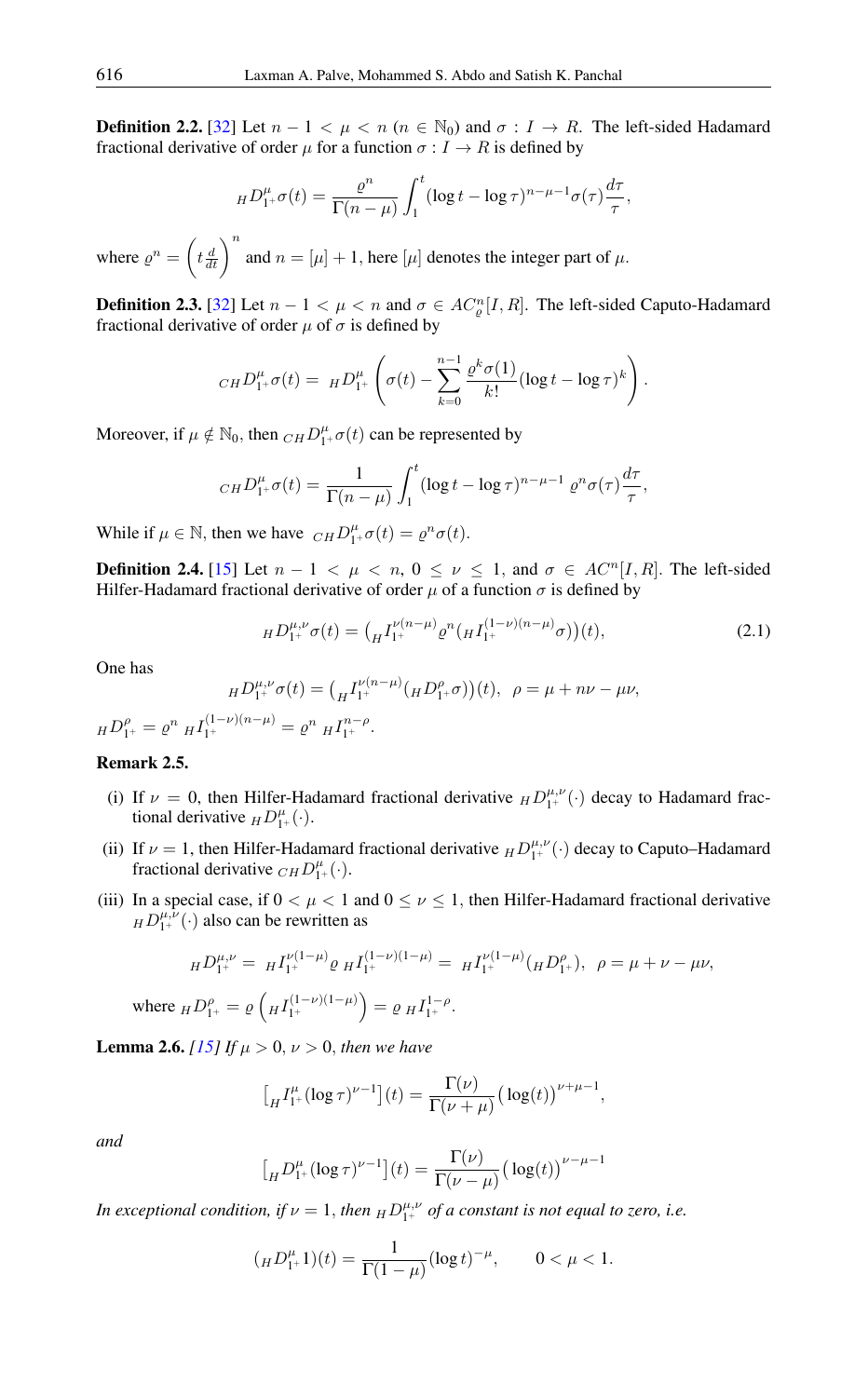**Lemma 2.7.** *[\[15\]](#page-11-2)* Let  $\mu > 0$ ,  $\nu > 0$  and  $0 < \rho \le 1$ . Then for all  $t \in (1, e]$  and  $\sigma \in C_{1-\rho, \log}[I, R]$ ,

$$
H_{1+}^{ \mu} H_{1+}^{ \nu} \sigma(t) = H_{1+}^{ \mu+\nu} \sigma(t), \qquad (2.2)
$$

<span id="page-3-1"></span>*and*

<span id="page-3-0"></span>
$$
_H D_{1^+}^{\mu} H_{1^+}^{\mu} \sigma(t) = \sigma(t). \tag{2.3}
$$

<span id="page-3-3"></span>**Remark 2.8.** In particular, if  $\sigma \in C[I, R]$ , then the relations [\(2.2\)](#page-3-0) and [\(2.3\)](#page-3-1) hold at  $t \in I$ .

Let 
$$
0 < \mu < 1
$$
,  $0 < \rho \le 1$ . If  $\sigma \in C_{1-\rho,\log}[I, R]$  and  ${}_H I_{1^+}^{1-\mu} \sigma \in C_{1-\rho,\log}^1[I, R]$ , then

$$
H_{1^+}^{\mu} H_{1^+}^{\mu} \sigma(t) = \sigma(t) - \frac{\left(H_{1^+}^{1-\mu} \sigma\right)(1)}{\Gamma(\mu)} (\log t)^{\mu-1}, \qquad \forall t \in (1, e].
$$

Now, we are going to present the Picard operator definition, the abstract Gronwall lemma, and the generalized Gronwall inequality in the Hadamard fractional integral sense that be important tools in our subsequent analysis.

**Definition 2.9.** [\[31\]](#page-11-16) Let  $(U, d)$  be a metric space. We say that the operator  $T: U \to U$  is a Picard if there exists  $u^* \in U$  such that:

- (i)  $\Upsilon_T = u^*$  is the fixed points set of the operator T, where  $\Upsilon_T = \{u \in U : T(u) = u\}.$
- (ii) For all  $u_0 \in U$  the sequence  $\{T^n(u_0)\}_{n \in \mathbb{N}}$  is a converges to  $u^*$ .

<span id="page-3-5"></span>**Lemma 2.10.** *[\[31\]](#page-11-16)* Let  $(U, d, \leq)$  be an ordered metric space, and the Picard operator  $T: U \rightarrow U$ *be an increasing with*  $\Upsilon_T = \{u_T^*\}$ *. Then for*  $u \in U$ ,

$$
u \le T(u) \Rightarrow u \le u_T^* \text{ while } u \ge T(u) \Rightarrow u \ge u_T^*.
$$

<span id="page-3-4"></span>**Lemma 2.11.** *[\[32\]](#page-11-8) Let*  $0 < \mu < 1$ *, and*  $\wp, \emptyset : I \to [1, +\infty)$  *be continuous functions. If*  $\gamma$  *is nondecreasing function and there exist a constant*  $\hbar > 0$  *such that* 

$$
\wp(t) \le \emptyset(t) + \hbar \int_1^t (\log t - \log \tau)^{\mu - 1} \wp(\tau) \frac{d\tau}{\tau}, \quad t \in I,
$$

*then*

$$
\wp(t) \leq \emptyset(t) + \int_1^t \left[ \sum_{n=1}^\infty \frac{(\hbar \Gamma(\mu))^n}{\Gamma(n\mu)} (\log t - \log \tau)^{n\mu - 1} \emptyset(\tau) \right] \frac{d\tau}{\tau}, \quad t \in I.
$$

In particular, if the function  $\emptyset(t)$  be a nondecreasing on I, then we have

$$
\wp(t) \leq \emptyset(t) \mathbb{E}_{\mu}(\hbar \Gamma(\mu) (\log t)^{\mu}).
$$

Here the symbol  $\mathbb{E}_{\mu}(\cdot)$  means Mittag-Leffler function defined by

<span id="page-3-2"></span>
$$
\mathbb{E}_{\mu}(z) = \sum_{k=0}^{\infty} \frac{z^k}{\Gamma(k\mu + 1)}, \quad z \in \mathbb{C}.
$$

Now we will introduce some concepts of UHML stability analysis.

Let be a positive real number  $\epsilon > 0$ . Then for  $\aleph \in C_{1-\rho,\log}[I,R]$  and  $\theta \in C([-r,e],R)$ , we consider the Hilfer-Hadamard FFDE  $(1.1)-(1.3)$  $(1.1)-(1.3)$  $(1.1)-(1.3)$  associated with the following inequality:

$$
|H D_{1^+}^{\mu,\nu} \theta(t) - \aleph(t, \theta(t), \theta(\gamma(t)))| \le \epsilon \mathbb{E}_{\mu} (\log t)^{\mu}.
$$
 (2.4)

**Definition 2.12.** Hilfer-Hadamard FFDE [\(1.1\)](#page-1-0)-[\(1.3\)](#page-1-0) is UHML stable with respect to  $\mathbb{E}_{\mu}(\log t)^{\mu}$  if there exists a real number  $c_{\mathbb{E}_u} > 0$  such that, for each  $\epsilon > 0$  and each solution  $\theta \in C([-r, e], R)$ satisfying inequality [\(2.4\)](#page-3-2), there exist a solution  $\sigma \in C([-r, e], R)$  of problem [\(1.1\)](#page-1-0)-[\(1.3\)](#page-1-0) toe the line

$$
|\theta(t) - \sigma(t)| \leq c_{\mathbb{E}_{\mu}} \epsilon \mathbb{E}_{\mu} (\log t)^{\mu}, \quad t \in [-r, e].
$$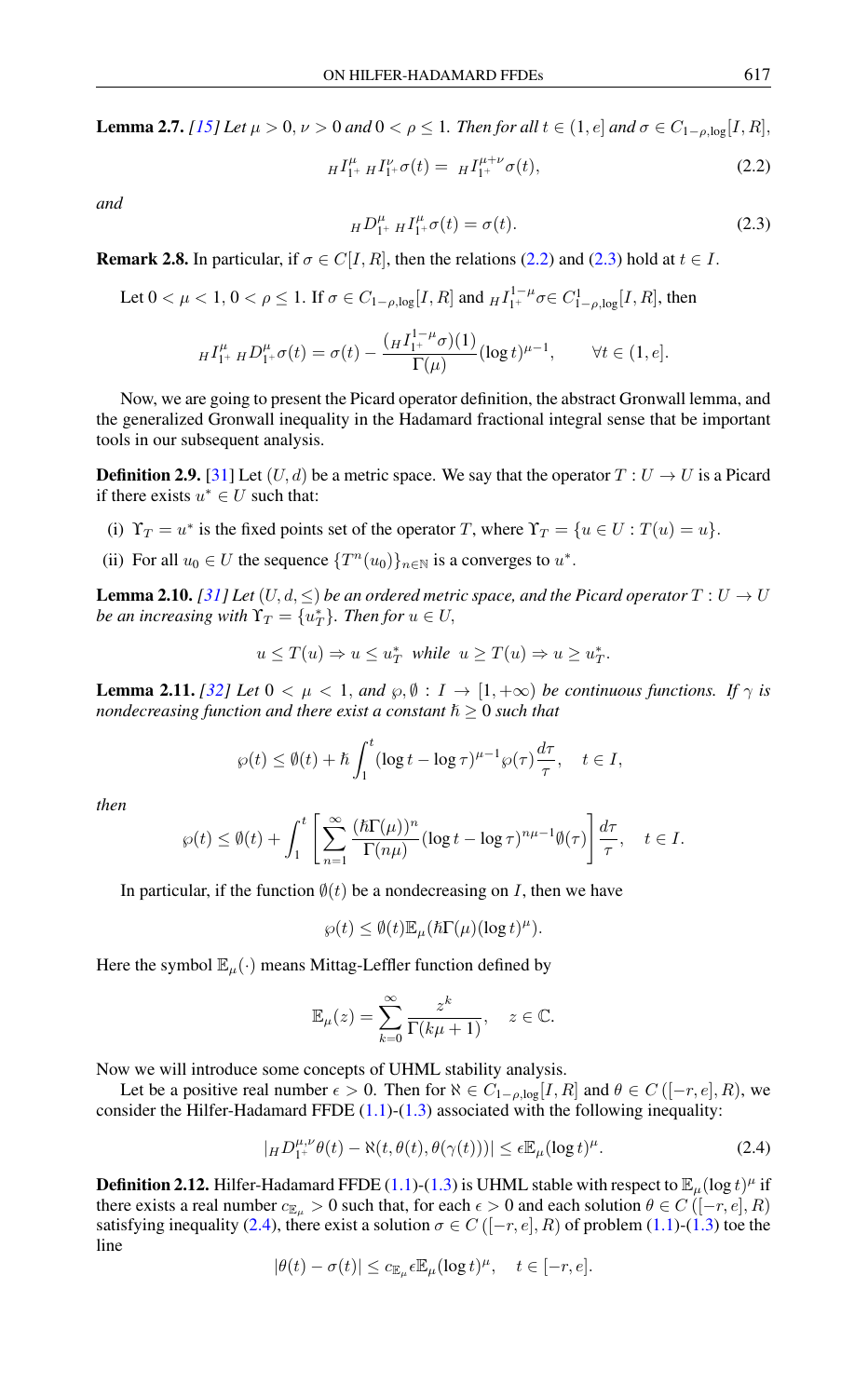<span id="page-4-0"></span>**Remark 2.13.** A function  $\theta \in C_{1-\rho,\log}[I,R]$  is a solution of inequality [\(2.4\)](#page-3-2) if and only if there exists a function depends on  $\theta$ , let it be  $\tilde{h}(t) \in C_{1-\rho,\log}[I,R]$  such that  $|\tilde{h}(t)| \leq \epsilon \mathbb{E}_{\mu}(\log t)^{\mu}$ , for  $t \in (1, e]$  and  $_H D_{1^+}^{\mu, \nu} \theta(t) = \aleph(t, \theta(t), \theta(\gamma(t))) + \tilde{h}(t), t \in (1, e].$ 

**Lemma 2.14.** *Let*  $\aleph$  :  $(1, e] \times R \times R \rightarrow R$  *be a continuous function. Then the problem* [\(1.1\)](#page-1-0)-[\(1.2\)](#page-1-0) *is equivalent to*

$$
\sigma(t) = \frac{(\log t)^{\rho-1}}{\Gamma(\rho)} \sigma_1 + \frac{1}{\Gamma(\mu)} \int_1^t (\log t - \log \tau)^{\mu-1} \aleph(\tau, \sigma(\tau), \sigma(\gamma(\tau))) \frac{d\tau}{\tau}, \ t \in (1, e].
$$

<span id="page-4-2"></span>**Lemma 2.15.** Let  $0 < \mu < 1$ ,  $\rho = \mu + \nu(1 - \mu)$ , and  $\theta \in C_{1-\rho,\log}[I,R]$  satisfying inequality [\(2.4\)](#page-3-2)*. Then* θ *is a solution of the following integral inequality*

$$
\left| \theta(t) - \frac{(\log t)^{\rho - 1}}{\Gamma(\rho)} \theta_1 - \frac{1}{\Gamma(\mu)} \int_1^t (\log t - \log \tau)^{\mu - 1} \aleph(\tau, \theta(\tau), \theta(\gamma(\tau))) \frac{d\tau}{\tau} \right|
$$
  

$$
\leq \epsilon \mathbb{E}_{\mu} (\log t)^{\mu}.
$$

*Proof.* Thanks to Remark [2.13,](#page-4-0) we have

$$
H D_{1^+}^{\mu,\nu} \theta(t) = \aleph(t, \theta(t), \theta(\gamma(t))) + \tilde{h}(t), \ t \in (1, e].
$$

The Lemma [2](#page-3-3) and the condition  $_H I_{1+}^{1-\rho} \theta(1) = \theta_1$  lead us to

$$
\theta(t) = \frac{(\log t)^{\rho-1}}{\Gamma(\rho)} \theta_1 + \frac{1}{\Gamma(\mu)} \int_1^t (\log t - \log \tau)^{\mu-1} \aleph(\tau, \theta(\tau), \theta(\gamma(\tau))) \frac{d\tau}{\tau}
$$

$$
+ \frac{1}{\Gamma(\mu)} \int_1^t (\log t - \log \tau)^{\mu-1} \tilde{h}(\tau) \frac{d\tau}{\tau}, \ t \in (1, e].
$$

From the last equation and using Remark [2.13](#page-4-0) again, we get

$$
\begin{split}\n&\left|\theta(t) - \frac{(\log t)^{\rho - 1}}{\Gamma(\rho)} \theta_1 - \frac{1}{\Gamma(\mu)} \int_1^t (\log t - \log \tau)^{\mu - 1} \aleph(\tau, \theta(\tau), \theta(\gamma(\tau))) \frac{d\tau}{\tau}\right| \\
&\leq \frac{1}{\Gamma(\mu)} \int_1^t (\log t - \log \tau)^{\mu - 1} |\tilde{h}(\tau)| \frac{d\tau}{\tau} \\
&\leq \frac{\epsilon}{\Gamma(\mu)} \int_1^t (\log t - \log \tau)^{\mu - 1} \mathbb{E}_{\mu} (\log \tau)^{\mu} \frac{d\tau}{\tau} \\
&\leq \frac{\epsilon}{\Gamma(\mu)} \int_1^t (\log t - \log \tau)^{\mu - 1} \sum_{k=0}^\infty \frac{(\log \tau)^{k\mu}}{\Gamma(k\mu + 1)} \frac{d\tau}{\tau} \\
&= \epsilon \sum_{k=0}^\infty \frac{1}{\Gamma(k\mu + 1)} \left[ \frac{1}{\Gamma(\mu)} \int_1^t (\log t - \log \tau)^{\mu - 1} (\log \tau)^{(k\mu)} \frac{d\tau}{\tau} \right] \\
&= \epsilon \sum_{k=0}^\infty \frac{(\log t)^{(k+1)\mu}}{\Gamma((k+1)\mu + 1)} \\
&\leq \epsilon \sum_{n=0}^\infty \frac{(\log t)^{n\mu}}{\Gamma((n\mu + 1)} \\
&= \epsilon \mathbb{E}_{\mu} (\log t)^n.\n\end{split}
$$

 $\Box$ 

The proof of the following lemma is similar to proofs presented in the literature [\[20,](#page-11-14) [22,](#page-11-12) [31\]](#page-11-16).

<span id="page-4-1"></span>**Lemma 2.16.** Let  $0 < \mu < 1$ ,  $\rho = \mu + \nu(1 - \mu)$  and assume that  $\aleph : (1, e] \times R \times R \rightarrow R$  be *a function such that*  $\aleph(.,\sigma(.),\sigma(γ(.))) \in C_{1-\rho,log}[I,R]$ *. Then a function*  $\sigma \in C_{1-\rho,log}[I,R]$  *is a*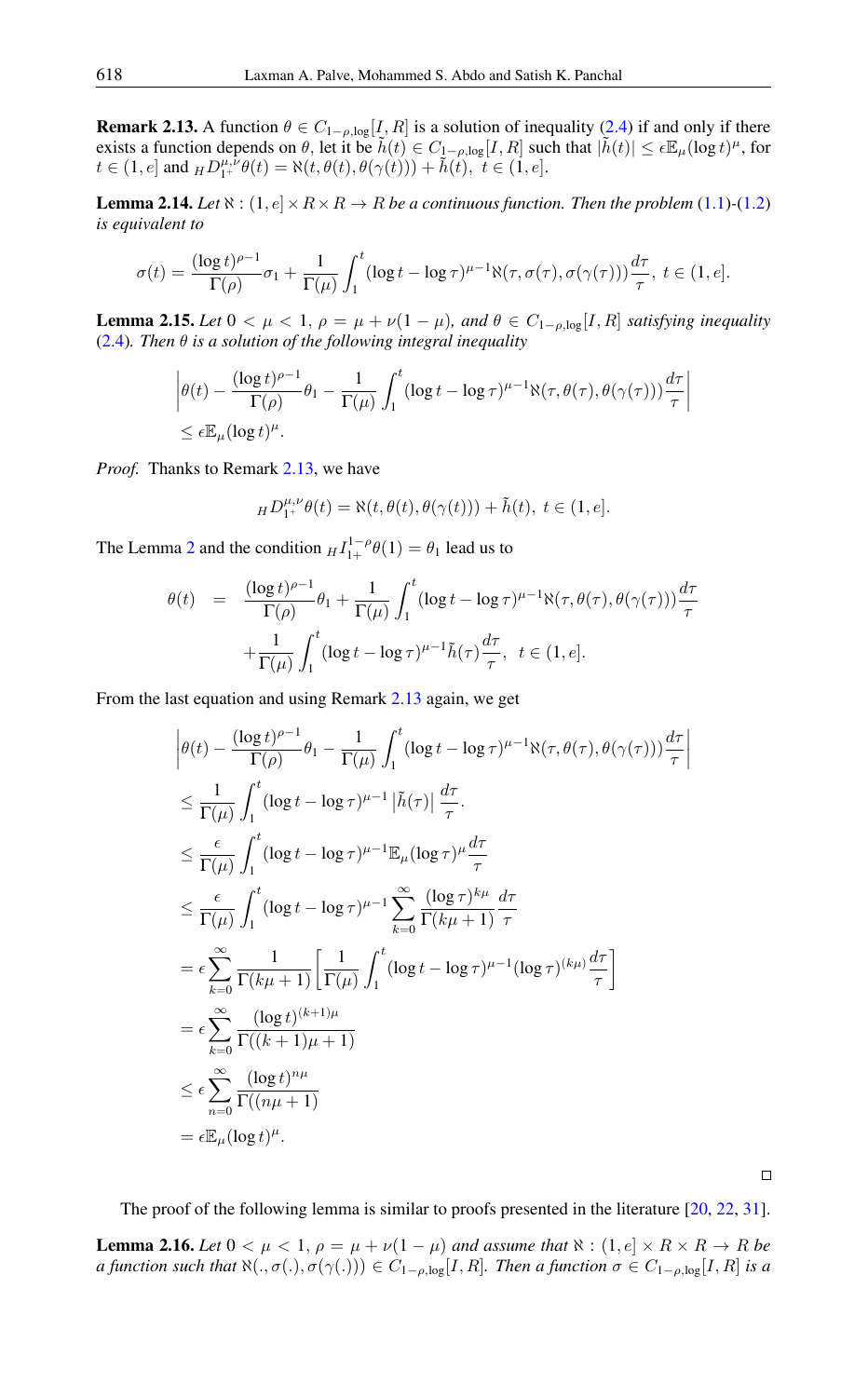*solution of Hilfer-Hadamard FFDE* [\(1.1\)](#page-1-0) *with the initial condition*  $_H I_{1+}^{1-\rho} \sigma(1) = \sigma_1$  *and initial functional*  $\sigma(t) = \varphi(t), t \in [-r, 1]$  *if and only if*  $\sigma$  *satisfies the following integral equation* 

$$
\sigma(t) = \begin{cases}\n\varphi(t), & t \in [-r, 1], \\
\frac{(\log t)^{\rho - 1}}{\Gamma(\rho)} \sigma_1 + \frac{1}{\Gamma(\mu)} \int_1^t (\log t - \log \tau)^{\mu - 1} \aleph(\tau, \sigma(\tau), \sigma(\gamma(\tau))) \frac{d\tau}{\tau}, & t \in (1, e].\n\end{cases}
$$

#### 3 Existence and uniqueness results

This section gives some sufficient condition to warranty the existence, uniqueness and UHML stability of solutions for the Hilfer Hadamard FFDE [\(1.1\)](#page-1-0)-[\(1.3\)](#page-1-0) in  $C([-r, e], R) \cap C_{1-\rho, \log}([I, R)$ .

Let us insert the following hypotheses to aid in proving our main results:

- $(H_1) \aleph : (1, e] \times R \times R \rightarrow R$  be a function such that  $\aleph(., \sigma(.), \sigma(γ(.))) \in C_{1-\rho, \log}[I, R]$ , for any  $\sigma \in C_{1-\rho,\log}[I,R]$  and  $\gamma \in C([1,e], [-r,e])$  with  $\gamma(t) \leq t$  and  $0 < r < \infty$ .
- (H<sub>2</sub>) There exists a constant  $K_N > 0$  such that

$$
|\aleph(t, p_1, p_2) - \aleph(t, q_1, q_2)| \le K_{\aleph} \sum_{i=1}^2 |p_i - q_i|, \forall t \in (1, e], \quad p_i, q_i \in \mathbb{R} \quad i = 1, 2.
$$

 $(H_3)$  The following inequality holds:

<span id="page-5-0"></span>
$$
\frac{2K_{\aleph}\Gamma(\rho)}{\Gamma(\mu+\rho)}<1.
$$

<span id="page-5-2"></span>**Theorem 3.1.** *Assume that hypotheses*  $(H_1) - (H_3)$  *are satisfied. Then* 

- *(i) problem* [\(1.1\)](#page-1-0) $\text{-}(1.3)$  $\text{-}(1.3)$  *has a unique solution in*  $C([-r, e], R) \cap C_{1-\rho, \log}([I, R);$
- *(ii) Hilfer-Hadamard type FFDE* [\(1.1\)](#page-1-0) *is UHML stable.*

*Proof.* Thanks to Lemma  $(2.16)$ , the problem  $(1.1)-(1.3)$  $(1.1)-(1.3)$  $(1.1)-(1.3)$  can be converted into its equivalent integral model, which takes the form

$$
\sigma(t) = \begin{cases}\n\varphi(t), & t \in [-r, 1], \\
\frac{(\log t)^{\rho - 1}}{\Gamma(\rho)} \sigma_1 + \frac{1}{\Gamma(\mu)} \int_1^t (\log t - \log \tau)^{\mu - 1} \aleph(\tau, \sigma(\tau), \sigma(\gamma(\tau))) \frac{d\tau}{\tau}, & t \in (1, e].\n\end{cases}
$$
\n(3.1)

To demonstrate our first part, we just show the existence of solution for the model [\(3.1\)](#page-5-0) which can be transformed into a fixed point problem in the space  $C([-r, e], R)$  with respect to an operator  $\mathcal{R}_{\aleph}$  :  $C([-r, e], R) \rightarrow C([-r, e], R)$  defined by

<span id="page-5-1"></span>
$$
\mathcal{R}_{\aleph}(\sigma)(t) = \begin{cases}\n\varphi(t), & t \in [-r, 1], \\
\frac{(\log t)^{\rho - 1}}{\Gamma(\rho)} \sigma_1 + \frac{1}{\Gamma(\mu)} \int_1^t (\log t - \log \tau)^{\mu - 1} \aleph(\tau, \sigma(\tau), \sigma(\gamma(\tau))) \frac{d\tau}{\tau}, & t \in (1, e].\n\end{cases}
$$
\n(3.2)

Now, we confirm that  $\mathcal{R}_{\aleph}$  is well-define. It is clear that, for any continuous function  $\aleph(\cdot, \sigma(\cdot), \sigma(\gamma(\cdot)))$ , an operator  $\mathcal{R}_{\aleph}$  is continuous too. In fact,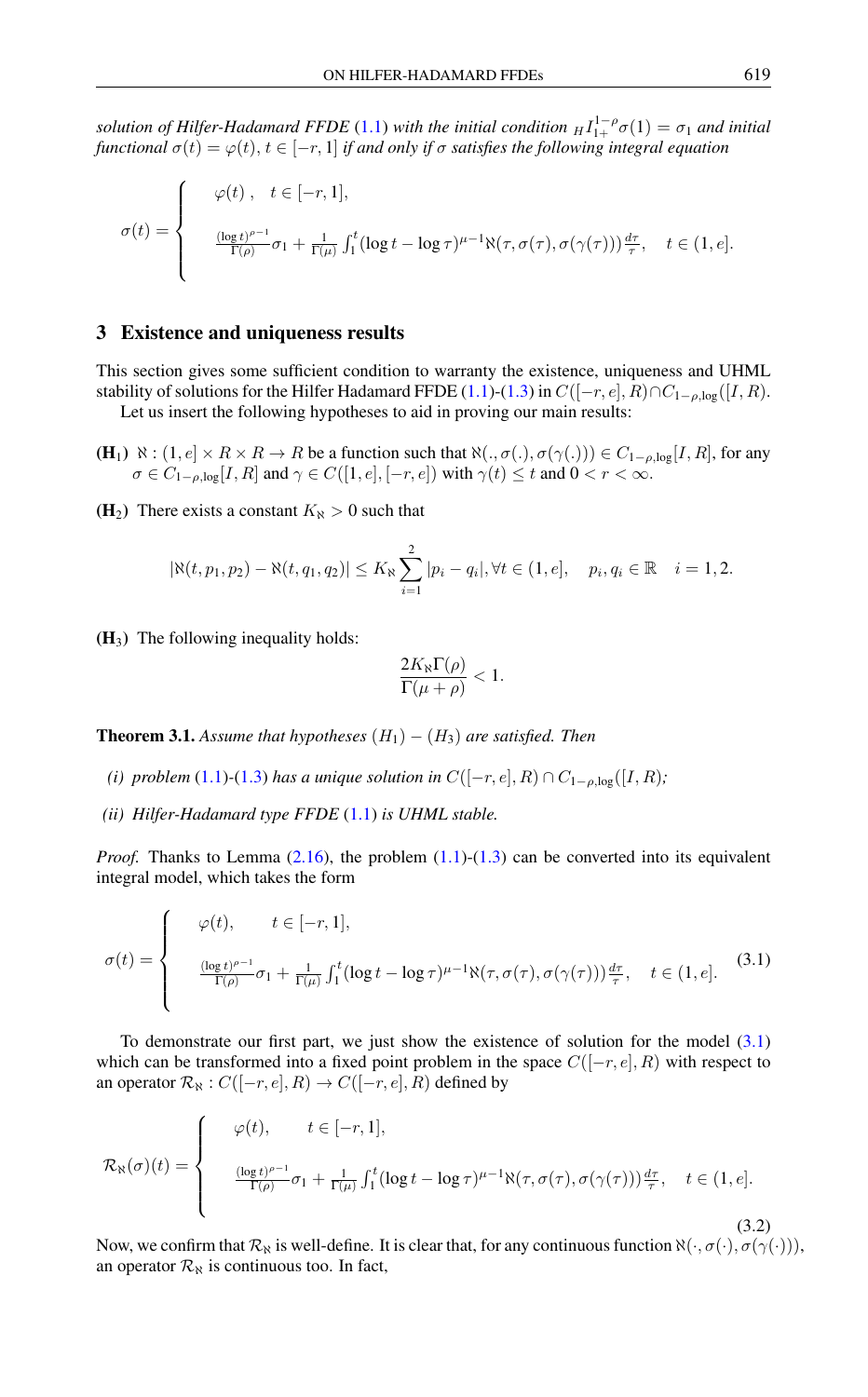**Case 1.** For all  $t, t + \varepsilon \in (1, e]$  ( $\varepsilon > 0$ ) and  $\sigma \in C([-r, e], R)$ , we have

$$
\begin{split} &|\mathcal{R}_{\aleph}(\sigma)(t+\varepsilon)-\mathcal{R}_{\aleph}(\sigma)(t)| \\ &=\left|\frac{(\log t+\varepsilon)^{\rho-1}}{\Gamma(\rho)}\sigma_1+\frac{1}{\Gamma(\mu)}\int_1^{t+\varepsilon}(\log(t+\varepsilon)-\log\tau)^{\mu-1}\aleph(\tau,\sigma(\tau),\sigma(\gamma(\tau)))\frac{d\tau}{\tau}\right| \\ &-\frac{(\log t)^{\rho-1}}{\Gamma(\rho)}\sigma_1-\frac{1}{\Gamma(\mu)}\int_1^t(\log t-\log\tau)^{\mu-1}\aleph(\tau,\sigma(\tau),\sigma(\gamma(\tau)))\frac{d\tau}{\tau}\right| \\ &\to 0, \qquad as \ t+\varepsilon \to t. \end{split}
$$

**Case 2.** For  $t, t + \varepsilon \in [-r, 1]$  and  $\sigma \in C([-r, e], R)$ , we have

$$
|\mathcal{R}_{\aleph}(\sigma)(t+\varepsilon)-\mathcal{R}_{\aleph}(\sigma)(t)|=|\varphi(t+\varepsilon)-\varphi(t)|\to 0, \qquad as \ t+\varepsilon\to t.
$$

Next, we just need to prove that  $\mathcal{R}_{\aleph}: C([-r, e], R) \to C([-r, e], R)$  given by [\(3.2\)](#page-5-1) is a contraction mapping on  $C([-r, e], R)$  w. r. t.  $\|.\|_{C_{1-\rho, \log}[I, R]}$ . Indeed, the case  $t \in [-r, 1]$  is trivial. For each  $t \in (1, e]$ , and for any  $\sigma, \tilde{\sigma} \in C([-r, e], R)$ , we have

$$
|\mathcal{R}_{\aleph}(\sigma)(t) - \mathcal{R}_{\aleph}(\tilde{\sigma})(t)|
$$
  
\n
$$
\leq \frac{1}{\Gamma(\mu)} \int_{1}^{t} (\log t - \log \tau)^{\mu-1} |\aleph(\tau, \sigma(\tau), \sigma(\gamma(\tau))) - \aleph(\tau, \tilde{\sigma}(\tau), \tilde{\sigma}(\gamma(\tau)))| \frac{d\tau}{\tau}
$$
  
\n
$$
\leq \frac{K_{\aleph}}{\Gamma(\mu)} \int_{1}^{t} (\log t - \log \tau)^{\mu-1} (\log \tau)^{\rho-1} \left\{ (\log \tau)^{1-\rho} \right\}
$$
  
\n
$$
[|\sigma(\tau) - \tilde{\sigma}(\tau)| + |\sigma(\gamma(\tau)) - \tilde{\sigma}(\gamma(\tau))|] \right\} \frac{d\tau}{\tau}
$$
  
\n
$$
\leq \frac{K_{\aleph}}{\Gamma(\mu)} \int_{1}^{t} (\log t - \log \tau)^{\mu-1} (\log \tau)^{\rho-1} \left[ \max_{\tau \in (1, e]} (\log \tau)^{1-\rho} |\sigma(\tau) - \tilde{\sigma}(\tau)| \right]
$$
  
\n+ 
$$
\max_{\tau \in (1, e]} (\log \tau)^{1-\rho} |\sigma(\gamma(\tau)) - \tilde{\sigma}(\gamma(\tau))| \right] \frac{d\tau}{\tau}
$$
  
\n
$$
\leq 2K_{\aleph} ||\sigma - \tilde{\sigma}||_{C_{1-\rho, \log}[I, R]} \frac{1}{\Gamma(\mu)} \int_{1}^{t} (\log t - \log \tau)^{\mu-1} (\log \tau)^{\rho-1} \frac{d\tau}{\tau}
$$
  
\n
$$
= \frac{2K_{\aleph} \Gamma(\rho) (\log t)^{\rho+\mu-1}}{\Gamma(\mu + \rho)} ||\sigma - \tilde{\sigma}||_{C_{1-\rho, \log}[I, R]},
$$
 (3.3)

which implies

<span id="page-6-0"></span>
$$
\begin{array}{rcl}\|\mathcal{R}_{\aleph}(\sigma)-\mathcal{R}_{\aleph}(\widetilde{\sigma})\|_{C_{1-\rho,\log}[I,R]} & \leq & \dfrac{2K_{\aleph}\Gamma(\rho)(\log e)^{\mu}}{\Gamma(\mu+\rho)}\|\sigma-\widetilde{\sigma}\|_{C_{1-\rho,\log}[I,R]}\\ \\ & = & \dfrac{2K_{\aleph}\Gamma(\rho)}{\Gamma(\mu+\rho)}\|\sigma-\widetilde{\sigma}\|_{C_{1-\rho,\log}[I,R]}.\end{array}
$$

Due to (H<sub>3</sub>),  $\mathcal{R}_{\aleph}$  is contraction mapping via the norm  $\|\cdot\|_{C_{1-\rho,\log}[I,R]}$  on  $C_{1-\rho,\log}([I,R])$ . Hence, we infer that  $\mathcal{R}_{\aleph}$  has a unique fixed point according to the outstanding fixed point theorem of Banach. Claim (1) was substantiated.

Now, we demonstrate the claim (2). Assume that solution  $\theta \in C([-r, e], R) \cap C_{1-\rho, \log}([I, R)$ satisfying inequality [\(2.4\)](#page-3-2). We denote by  $\sigma \in C([-r, e], R) \cap C_{1-\rho, \log}([I, R)$  the unique solution of the following problem

$$
\begin{cases}\nH D_{1+}^{\mu,\nu} \sigma(t) = \aleph(t, \sigma(t), \sigma(\gamma(t))), & 0 < \mu < 1, \quad 0 \le \nu \le 1, \ t \in (1, e], \\
H_{1+}^{1-\rho} \sigma(1) = H I_{1+}^{1-\rho} \theta(1), & \mu \le \rho = \mu + \nu(1-\mu), \\
\sigma(t) = \theta(t), & t \in [-r, 1].\n\end{cases}
$$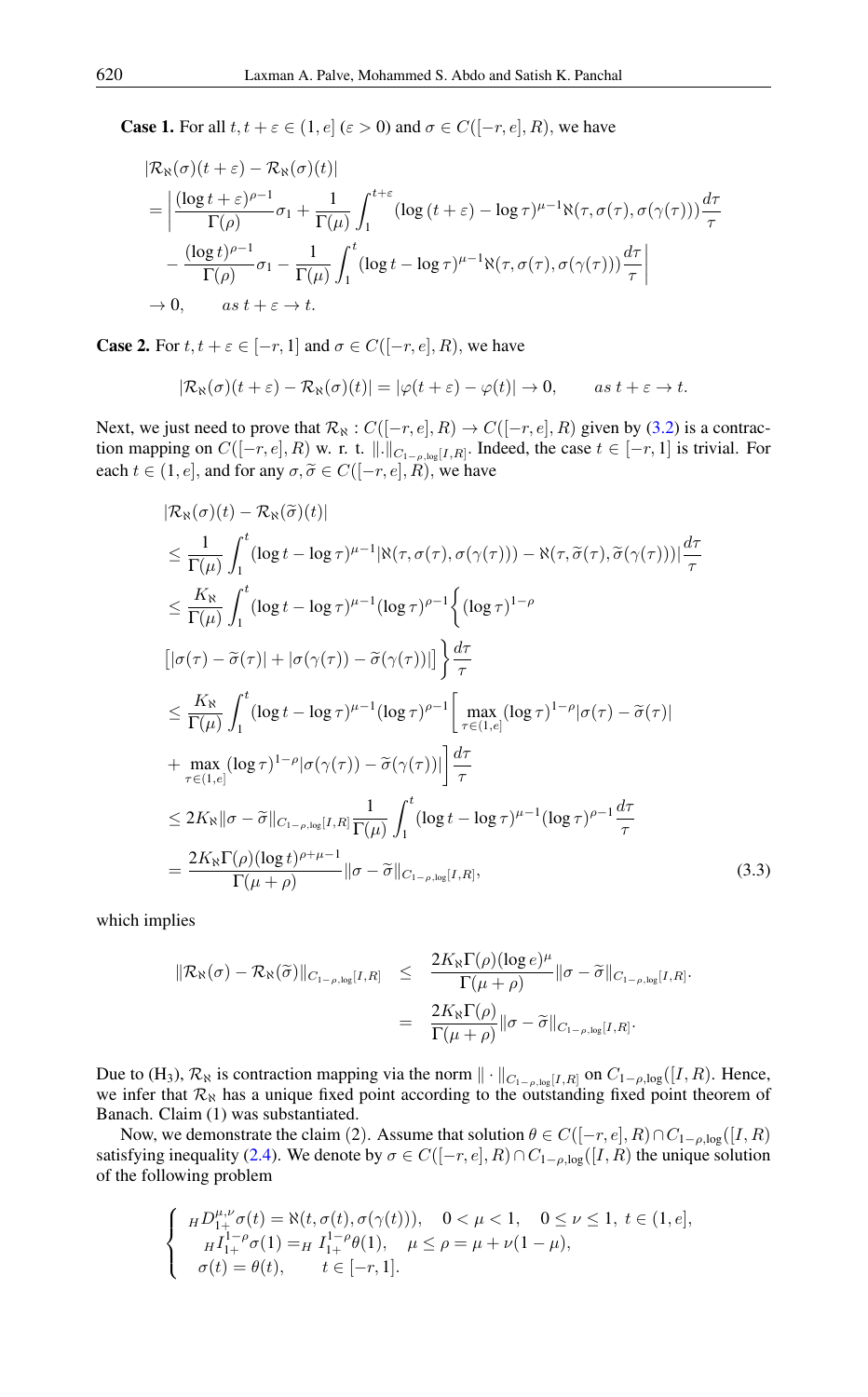It follows from Lemma [2.16](#page-4-1) that

$$
\sigma(t) = \begin{cases}\n\theta(t), & t \in [-r, 1], \\
\frac{(\log t)^{\rho - 1}}{\Gamma(\rho)} \theta_1 + \frac{1}{\Gamma(\mu)} \int_1^t (\log t - \log \tau)^{\mu - 1} \aleph(\tau, \sigma(\tau), \sigma(\gamma(\tau))) \frac{d\tau}{\tau}, & t \in (1, e],\n\end{cases}
$$
\n(3.4)

where we used the fact

<span id="page-7-1"></span><span id="page-7-0"></span>
$$
H I_{1+}^{1-\rho} \sigma(1) = H I_{1+}^{1-\rho} \theta(1)
$$
 which implies  $\sigma_1 = \theta_1$ .

In light of Lemma [2.15,](#page-4-2) we have

$$
\left| \theta(t) - \frac{(\log t)^{\rho - 1}}{\Gamma(\rho)} \theta_1 - \frac{1}{\Gamma(\mu)} \int_1^t (\log t - \log \tau)^{\mu - 1} \aleph(\tau, \theta(\tau), \theta(\gamma(\tau))) \frac{d\tau}{\tau} \right|
$$
  
 
$$
\leq \epsilon \mathbb{E}_{\mu} (\log t)^{\mu}, \ t \in (1, e]. \tag{3.5}
$$

Note that  $|\sigma(t) - \theta(t)| = 0$  for  $t \in [-r, 1]$ . For all  $t \in (1, e]$ , we have from  $(H_2)$ ,  $(3.5)$  and  $(3.4)$ that

$$
\begin{split}\n|\theta(t) - \sigma(t)| \\
&\leq \left| \theta(t) - \frac{(\log t)^{\rho - 1}}{\Gamma(\rho)} \theta_1 - \frac{1}{\Gamma(\mu)} \int_1^t (\log t - \log \tau)^{\mu - 1} \aleph(\tau, \theta(\tau), \theta(\gamma(\tau))) \frac{d\tau}{\tau} \right| \\
&+ \frac{1}{\Gamma(\mu)} \int_1^t (\log t - \log \tau)^{\mu - 1} |\aleph(\tau, \theta(\tau), \theta(\gamma(\tau))) - \aleph(\tau, \sigma(\tau), \sigma(\gamma(\tau)))| \frac{d\tau}{\tau} \\
&\leq \epsilon \mathbb{E}_{\mu} (\log t)^{\mu} \\
&+ \frac{K_{\aleph}}{\Gamma(\mu)} \int_1^t (\log t - \log \tau)^{\mu - 1} \left[ |\theta(\tau) - \sigma(\tau)| + |\theta(\gamma(\tau)) - \sigma(\gamma(\tau))| \right] \frac{d\tau}{\tau}.\n\end{split} \tag{3.6}
$$

According to the last inequality for  $w \in C([-r, e], R^+)$ , we consider the operator  $\mathcal{R}_1 : C([-r, e], R^+) \to$  $C([-r, e], R^+)$  defined by

<span id="page-7-2"></span>
$$
\mathcal{R}_1(w)(t) = \begin{cases}\n0, & t \in [-r, 1], \\
\epsilon \mathbb{E}_{\mu}(\log t)^{\mu} + \frac{K_{\aleph}}{\Gamma(\mu)} \left[ \int_1^t (\log t - \log \tau)^{\mu-1} w(\tau) \frac{d\tau}{\tau} + \int_1^t (\log t - \log \tau)^{\mu-1} w(\gamma(\tau)) \frac{d\tau}{\tau} \right], & t \in (1, e].\n\end{cases}
$$

Here we have to prove that  $\mathcal{R}_1$  is Picard operator. For each  $t \in (1, e]$  with the same arguments in the relationship [\(3.3\)](#page-6-0), one obtain

$$
|\mathcal{R}_1(w)(t) - \mathcal{R}_1(z)(t)| \le \frac{2K_{\aleph} \Gamma(\rho) (\log t)^{\rho+\mu-1}}{\Gamma(\mu+\rho)} \|w-z\|_{C_{1-\rho,\log}[I,R^+]}, \ \ w, z \in C_{1-\rho,\log}[1,e].
$$

This implies that

$$
\|\mathcal{R}_1(w) - \mathcal{R}_1(z)\| \le \frac{2K_{\aleph} \Gamma(\rho)}{\Gamma(\mu + \rho)} \|w - z\|_{C_{1-\rho,\log}[I,R^+]}, \ \ w, z \in C_{1-\rho,\log}[I,R^+].
$$

Assumption (H<sub>3</sub>) shows that  $\mathcal{R}_1$  is a contraction mapping in  $C([-r, e], R^+)$  w. r. t.  $\|.\|_{C_{1-p,log}[I, R^+]}$ . By applying the contractive theorem of Banach,  $\mathcal{R}_1$  is a Picard operator and  $\Upsilon_{\mathcal{R}_1} = \{w^*\}$ . Then,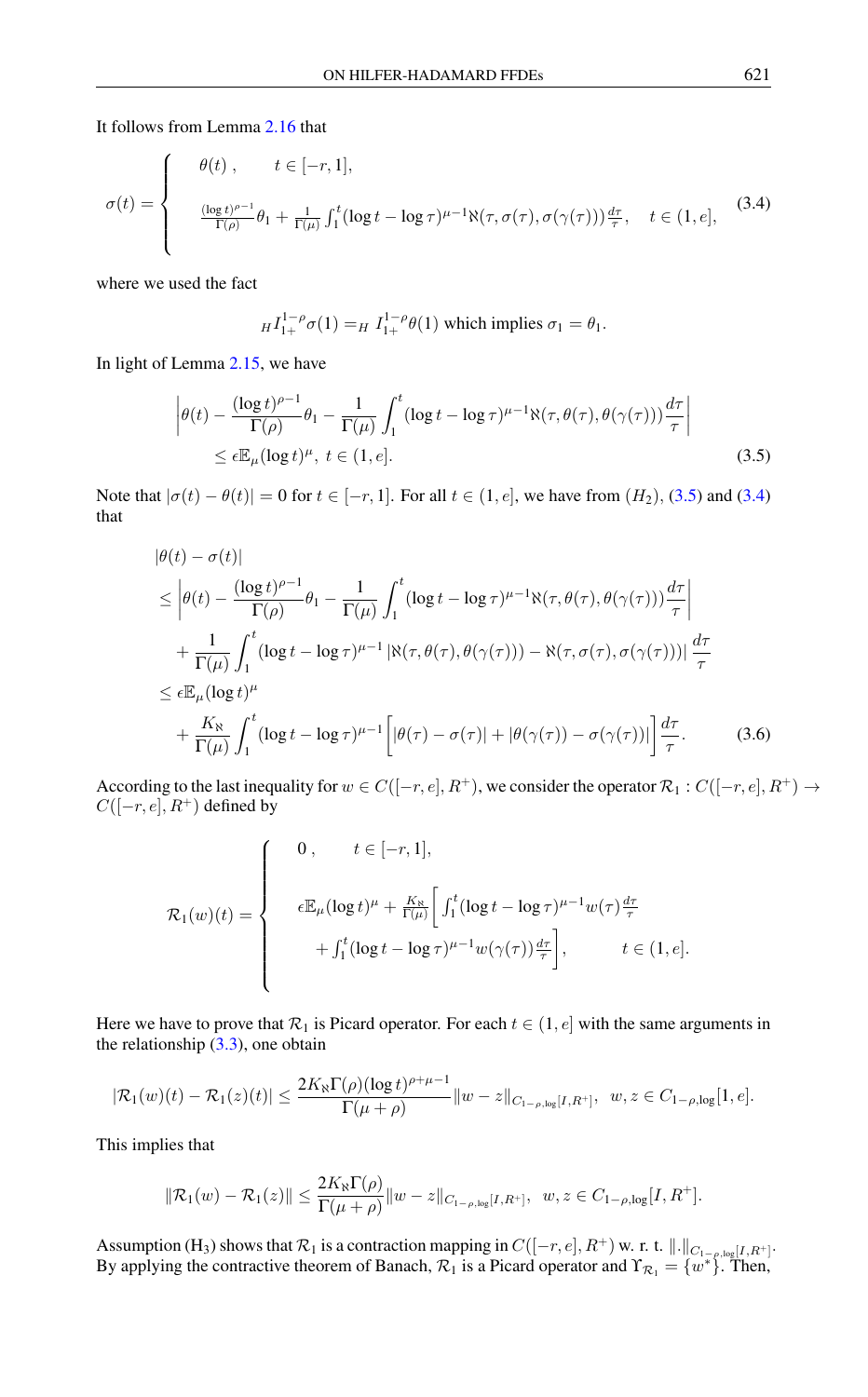for all  $t \in (1, e]$ , we have

$$
w^*(t) = \mathcal{R}_1(w^*)(t)
$$
  
\n
$$
= \epsilon \mathbb{E}_{\mu} (\log t)^{\mu} + \frac{K_{\aleph}}{\Gamma(\mu)} \bigg[ \int_1^t (\log t - \log \tau)^{\mu-1} w^*(\tau) \frac{d\tau}{\tau} + \int_1^t (\log t - \log \tau)^{\mu-1} w^*(\gamma(\tau)) \frac{d\tau}{\tau} \bigg].
$$
\n(3.7)

By the following assumption

$$
m := \min_{\tau \in [1, e]} [w^*(\tau) + w^*(\gamma(\tau))] \in \mathbb{R}^+
$$

with some straightforward computations, we infer that, for all  $1 < t_1 \le t_2 \le e$ ,

<span id="page-8-0"></span>
$$
w^*(t_2) > w^*(t_1),
$$

which indicating that  $w^*$  is an increasing, since  $\gamma(t) \leq t$ , we get  $w^*(\gamma(t)) \leq w^*(t)$ , it follows from  $(3.7)$  that

$$
w^*(t) \le \epsilon \mathbb{E}_{\mu} (\log t)^{\mu} + \frac{2K_{\aleph}}{\Gamma(\mu)} \int_1^t (\log t - \log \tau)^{\mu-1} w^*(\tau) \frac{d\tau}{\tau}.
$$

By taking advantage of Lemma [2.11](#page-3-4) and Remark [2,](#page-3-4) then for  $t \in (1, e]$ , we obtain

$$
w^*(t) \le \epsilon \mathbb{E}_{\mu}(\log t)^{\mu} \mathbb{E}_{\mu}(2K_{\aleph}(\log t)^{\mu})
$$
  

$$
\le \epsilon \mathbb{E}_{\mu}(\log t)^{\mu} \mathbb{E}_{\mu}(2K_{\aleph})
$$
  

$$
= c_{\mathbb{E}_{\mu}} \epsilon \mathbb{E}_{\mu}(\log t)^{\mu},
$$

where  $c_{\mathbb{E}_{\mu}} := \mathbb{E}_{\mu}(2K_{\aleph})$ . So, in short, if  $w = |\theta - \sigma|$ , it follows from [\(3.6\)](#page-7-2) that  $w \leq \mathcal{R}_1 w$ . Due to the increasing property of the Picard operator  $\mathcal{R}_1$ , Lemma [2.10](#page-3-5) shows that  $w \leq w^*$ . As a conclusion, we can see that

$$
|\theta(t) - \sigma(t)| \leq c_{\mathbb{E}_{\mu}} \epsilon \mathbb{E}_{\mu} (\log t)^{\mu}, \quad t \in [-r, e].
$$

Hence the equation [\(1.1\)](#page-1-0) is UHML stable. The results are proved completely. $\Box$ 

**Theorem 3.2.** Assume that the hypotheses  $(H_1)$  and  $(H_2)$  are satisfied. If

$$
\frac{2K_{\aleph}e^{\lambda}\Gamma(\rho)}{\Gamma(\rho+\mu)} < 1, \quad \lambda > 0. \tag{3.8}
$$

<span id="page-8-1"></span> $\Box$ 

*then*

- (i) problem [\(1.1\)](#page-1-0)-[\(1.3\)](#page-1-0) has a unique solution in  $C([-r, e], R) \cap C_{1-\rho, \log}([1, e], R)$ .
- (ii) Hilfer-Hadamard FFDE [\(1.1\)](#page-1-0) is UHML stable.

**Proof:** As in Theorem [\(3.1\)](#page-5-2), we need only show that  $\mathcal{R}_{\aleph}$  defined by [\(3.2\)](#page-5-1) is a contraction mapping on the space  $C([-r, e], R)$  w. r. t. the norm  $\|.\|_B$ , where

$$
\|\sigma\|_{B} = \max_{t \in (1,e]} \left| [\log(t)]^{1-\rho} \sigma(t) \right| e^{-\lambda \log(t)}, \ \lambda > 0.
$$

Since the technique of proof will be identical to the previous parts in Theorem  $(3.1)$ , here we will give the main difference represented in the following. For each  $t \in (1, e]$  and  $\sigma, \tilde{\sigma} \in$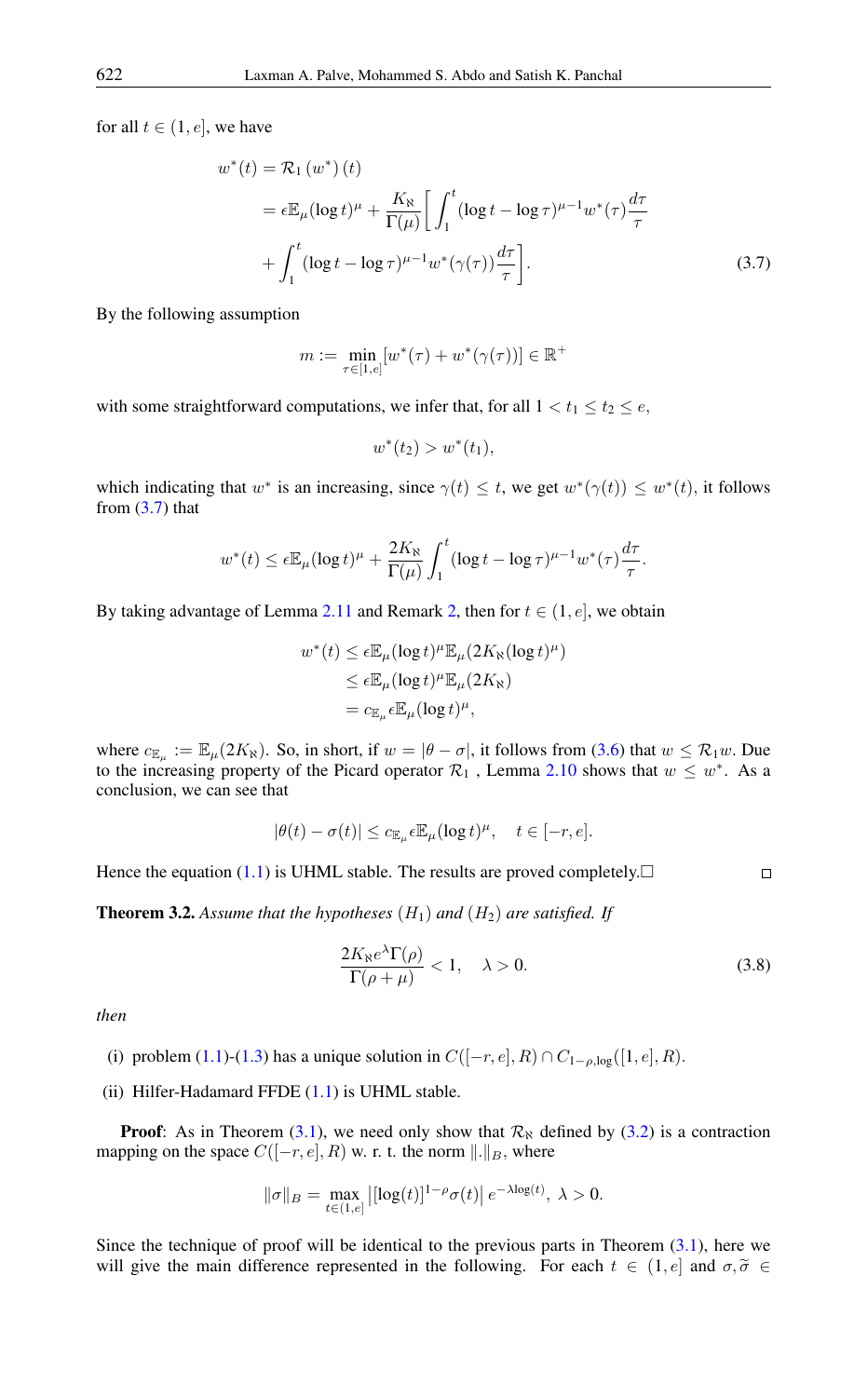$C([-r, e], R)$ , we have

$$
\begin{split}\n&|\mathcal{R}_{\aleph}(\sigma)(t) - \mathcal{R}_{\aleph}(\widetilde{\sigma})(t)| \\
&\leq \frac{1}{\Gamma(\mu)} \int_{1}^{t} (\log t - \log \tau)^{\mu-1} |\aleph(\tau, \sigma(\tau), \sigma(\gamma(\tau))) - \aleph(\tau, \widetilde{\sigma}(\tau), \widetilde{\sigma}(\gamma(\tau)))| \frac{d\tau}{\tau} \\
&\leq \frac{K_{\aleph}}{\Gamma(\mu)} \int_{1}^{t} (\log t - \log \tau)^{\mu-1} \left[ |\sigma(\tau) - \widetilde{\sigma}(\tau)| + |\sigma(\gamma(\tau)) - \widetilde{\sigma}(\gamma(\tau))| \right] \frac{d\tau}{\tau} \\
&\leq \frac{K_{\aleph}}{\Gamma(\mu)} \int_{1}^{t} (\log t - \log \tau)^{\mu-1} (\log \tau)^{\rho-1} e^{\lambda \log(\tau)} \\
&\quad \left[ \max_{\tau \in (1, e]} (\log \tau)^{1-\rho} e^{-\lambda \log(\tau)} \left( |\sigma(\tau) - \widetilde{\sigma}(\tau)| + |\sigma(\gamma(\tau)) - \widetilde{\sigma}(\gamma(\tau))| \right) \right] \frac{d\tau}{\tau} \\
&\leq 2K_{\aleph} \|\sigma - \widetilde{\sigma}\|_{B} \frac{1}{\Gamma(\mu)} \int_{1}^{t} (\log t - \log \tau)^{\mu-1} (\log \tau)^{\rho-1} e^{\lambda \log(\tau)} \frac{d\tau}{\tau} \\
&\leq 2K_{\aleph} \|\sigma - \widetilde{\sigma}\|_{B} e^{\lambda \log(e)} \frac{1}{\Gamma(\mu)} \int_{1}^{t} (\log t - \log \tau)^{\mu-1} (\log \tau)^{\rho-1} \frac{d\tau}{\tau} \\
&= \frac{2K_{\aleph} e^{\lambda} \Gamma(\rho) (\log t)^{\rho+\mu-1}}{\Gamma(\mu+\rho)} \|\sigma - \widetilde{\sigma}\|_{B},\n\end{split}
$$

which results in

<span id="page-9-0"></span>
$$
\|\mathcal{R}_{\aleph}(\sigma) - \mathcal{R}_{\aleph}(\widetilde{\sigma})\|_{B} \le \frac{2K_{\aleph}e^{\lambda}\Gamma(\rho)}{\Gamma(\mu+\rho)}\|\sigma - \widetilde{\sigma}\|_{B}.
$$
 (3.9)

The assumption [\(3.8\)](#page-8-1) shows that  $\mathcal{R}_{\aleph}$  is contraction mapping via the norm  $\|\cdot\|_B$  on  $C_{1-\rho,\log}([I,R])$ . So, we drow that  $\mathcal{R}_{\aleph}$  has a unique fixed point according to the fixed point theorem of Banach. This proves the first allegation.

The proof of the second allegation which deals with UHML stability is similar to the proof of the Theorem [3.1,](#page-5-2) so we skip it here.  $\Box$ 

Example 3.3. Consider the following Hilfer-Hadamard FFDE

$$
\begin{cases}\nH_{D_{1+}^{\frac{1}{2},0}\sigma}(t) = \frac{1}{20}\log(\sqrt{t}) + \frac{1}{8}\sin(2\sigma(t)) + \frac{1}{8}\sigma(t-3), \ t \in (1, e], \\
H_{I_{1+}^{\frac{1}{2}}\sigma}(1) = 1, \\
\sigma(t) = t, \ t \in [-1, 1].\n\end{cases} \tag{3.10}
$$

Here  $\mu = \frac{1}{2}, \beta = 0, \rho = \frac{1}{2}, \aleph(t, \sigma(t), \sigma(\gamma(t)) = \frac{1}{20} \log(\sqrt{t}) + \frac{1}{8} \sin(2\sigma(t)) + \frac{1}{8} \sigma(t-3), t \in (1, e],$ and  $\gamma(t) = t - 3$ . Note that, for all  $\sigma \in \mathbb{R}$  and  $t \in (1, e]$ ,

$$
C_{\frac{1}{2},\log}[I,R] = \{h: (1,e] \to R: [\log(t)]^{\frac{1}{2}}h(t) \in C[I,R]\}.
$$

Clearly, the function  $\aleph(t, \sigma(t), \sigma(\gamma(t))) \in C_{\frac{1}{2}, \log t}(I, \mathbb{R})$  due to  $[\log(t)]^{\frac{1}{2}} \aleph(t, \sigma(t), \sigma(\gamma(t)) \in C_{\frac{1}{2}, \log t}(I, \mathbb{R})$  $C([I, R])$ . In addition, let  $\sigma, \theta \in \mathbb{R}$  and  $t \in (1, e]$ , it is easy to see that  $\gamma(t) = t - 3 \le t$  and

$$
|\aleph(t,\sigma,\sigma(\gamma)-\aleph(t,\theta,\theta(\gamma))\leq \frac{1}{4} [|\sigma-\theta|+|\sigma(\gamma)-\theta(\gamma)|].
$$

Hence the hypotheses (H<sub>1</sub>) and (H<sub>2</sub>) hold with  $K_{\aleph} = \frac{1}{4}$ . Through straightforward computations, the condition √

$$
\frac{2K_{\aleph}\Gamma(\rho)}{\Gamma(\mu+\rho)} = \frac{\sqrt{\pi}}{2} < 1
$$

is satisfied. Therefore, the whole suppositions in Theorem  $3.1$  are satisfied. It follows from Theorem [3.1](#page-5-2) part (1) that the problem [\(3.10\)](#page-9-0) has a unique solution in  $C([-1, e], R)$ .

Further, as shown in Theorem [3.1](#page-5-2) part (2), for every  $\epsilon = \frac{1}{2} > 0$  if  $\theta \in C_{\frac{1}{2}$ ;log  $t([I, R])$  satisfies

$$
\left|D_{1^+}^{\mu,\nu}\theta(t) - \aleph(t,\theta(t),\theta(\gamma(t))\right| \leq \frac{1}{2}\mathbb{E}_{\mu}(\log t)^{\mu}, \quad t \in [-1,e],
$$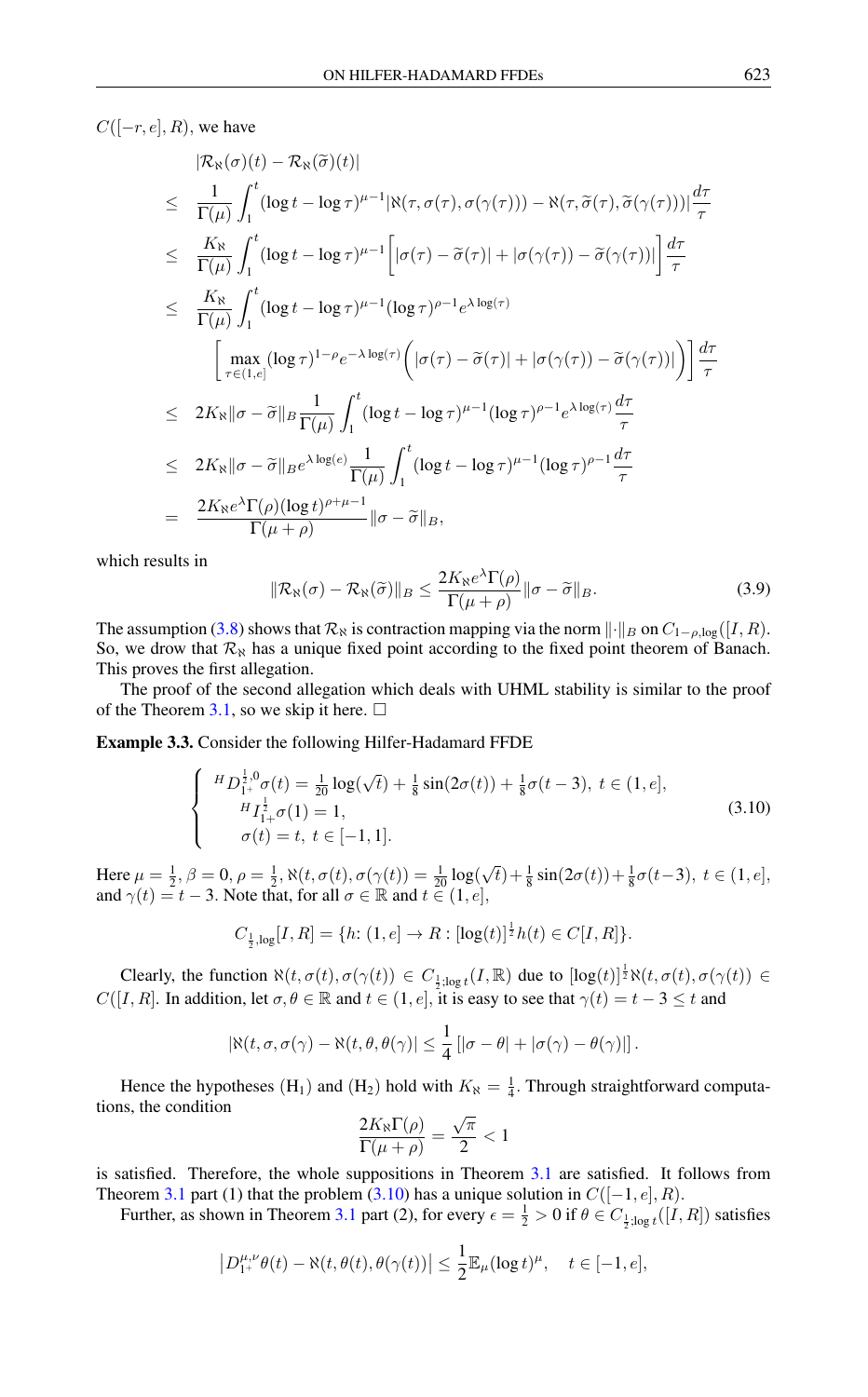there exists a unique solution  $\sigma \in C_{\frac{1}{2}; \log t}([I, R])$  comply with

$$
|\theta(t) - \sigma(t)| \le \frac{1}{2} c_{\mathbb{E}_{\mu}} \mathbb{E}_{\mu} (\log t)^{\mu}, \quad t \in [-1, e].
$$

where

$$
c_{\mathbb{E}_{\mu}} = \mathbb{E}_{\mu}(2K_{\aleph}) = \mathbb{E}_{\frac{1}{2}}(\frac{1}{2}) = e^{\frac{1}{4}} \left[ 1 + erf\left(\frac{1}{2}\right) \right] \simeq 2 > 0.
$$

Hence the problem [\(3.10\)](#page-9-0) is UHML stable.

Remark 3.4. The formula provided for the solution to the Hilfer-Hadamard FFDE [\(1.1\)](#page-1-0)-[\(1.3\)](#page-1-0) includes other formulas containing some operator's fractional derivatives, among them Hadamard  $(\nu \rightarrow 0)$ , and Caputo-Hadamard  $(\nu \rightarrow 1)$ .

#### Conclusion

This paper mainly investigated some existence, uniqueness, and UHML stability results of a class of initial value problems for Hilfer-Hadamard type FFDE with initial and functional conditions. The main key findings to our analysis included the fixed point theorem of Banach, the Picard operator technique and the generalized inequality of Gronwall. We are confident that the aforementioned results will have positive effects on the growth fractional nonlinear analysis and development of further applications in engineering and applied sciences.

#### <span id="page-10-0"></span>References

- <span id="page-10-13"></span>[1] S. Abbas, R.P. Agarwal, M. Benchohra, and N. Benkhettou, Hilfer-Hadamard Fractional Differential Equations and Inclusions Under Weak Topologies. Progr. Fract. Differ. Appl. 4(4), 247-261 (2018)
- <span id="page-10-4"></span>[2] S. Abbas, N. Al-Arifi,M. Benchohra, and J. Henderson, Coupled Hilfer and Hadamard random fractional differential systems with finite delay in generalized Banach spaces. Differential Equations Applications 12(4) , 337353 (2020)
- <span id="page-10-9"></span>[3] M. S. Abdo, S.K. Panchal, H.A. Wahash, UlamHyersMittag-Leffler stability for a ψ-Hilfer problem with fractional order and infinite delay. Results in Appl. Math. 7, 100115 (2020) https://doi.org/10.1016/j.rinam.2020.100115
- <span id="page-10-5"></span>[4] M. S. Abdo, S.K. Panchal, H.S. Hussien, Fractional integro-differential equations with nonlocal conditions and  $\psi$ -Hilfer fractional derivative. Math. Model. Anal. 24(4), 564-584 (2019)
- <span id="page-10-6"></span>[5] M. S. Abdo, S. T. M. Thabet, and B. Ahmad, The existence and UlamHyers stability results for ψ-Hilfer fractional integrodifferential equations. J. Pseudo-Differ. Oper. Appl. 11, 17571780 (2020) https://doi.org/10.1007/s11868-020-00355-x
- <span id="page-10-7"></span>[6] M. S. Abdo, T. Abdeljawad, S. Ali, K. Shah, and F. Jarad, Existence of positive solutions for weighted fractional order differential equations. Chaos Solitons Fractals, 141, 110341, (2020)
- <span id="page-10-11"></span>[7] M. S. Abdo, A.M. Saeed, and S.K Panchal, Existence and Ulam-Hyers-Mittag-Leffler stability of ψ-HIlfer fractional functional integrodifferential equations, arxiv:2001.01567, (2020).
- <span id="page-10-12"></span>[8] M. A. Almalahi, M. S. Abdo, and S.K. Panchal, Existence and Ulam–Hyers–Mittag-Leffler stability results of  $\psi$ -Hilfer nonlocal Cauchy problem. Rend. Circ. Mat. Palermo (2), 69, 1-21 (2020)
- <span id="page-10-10"></span>[9] R. Ameen, F. Jarad, and T. Abdeljawad, Ulam stability for delay fractional differential equations with a generalized Caputo derivative. Filomat, 32(15), 5265-5274 (2018)
- [10] S. Andras, J. J. Kolumban, On the Ulam- Hyers stability of first order differential systems with nonlocal initial conditions, Nonlinear Anal., Theory Meth. Appl. 82, 1-11 (2013)
- <span id="page-10-1"></span>[11] R. Hilfer, Application of Fractional Calculus in Physics. World Scientific, Singapore (1999)
- <span id="page-10-8"></span>[12] S. Harikrishnan, K. Kanagarajan and D. Vivek, Some existence and stability results for Integro-Differential Equations by Hilfer-Katugampola fractional derivative. Palestine Journal of Mathematics, 9(1), 254-262 (2020)
- <span id="page-10-3"></span>[13] D. H. Hyers, G. Isac, and T. M. Rassias, Stability of Functional Equations in Several Variables. Progr. Nonlinear Differential Equations Appl. Birkh 646user, Boston 34, (1998)
- <span id="page-10-2"></span>[14] A. A. Kilbas, H. M. Srivastava, and J. J. Trujillo, Theory and applications of fractional differential equations, North-Holland Math. Stud., Amsterdam, Netherlands, Elsevier 204 (2006)